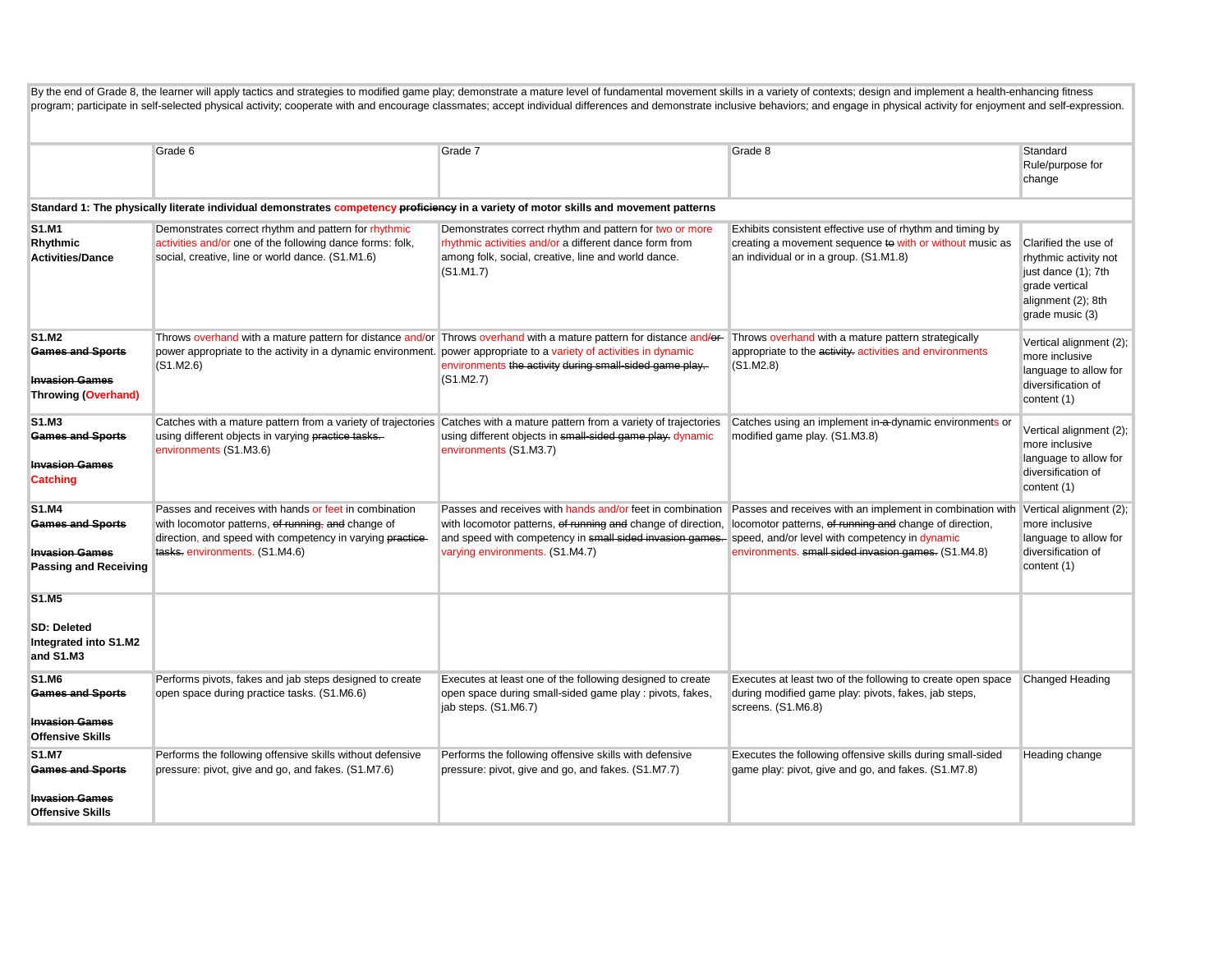|                                                                                                   | Grade 6                                                                                                                                                                                                                                            | Grade 7                                                                                                                                                                                                                                              | Grade 8                                                                                                                                                                                    | Standard<br>Rule/purpose for<br>change                                                                                        |
|---------------------------------------------------------------------------------------------------|----------------------------------------------------------------------------------------------------------------------------------------------------------------------------------------------------------------------------------------------------|------------------------------------------------------------------------------------------------------------------------------------------------------------------------------------------------------------------------------------------------------|--------------------------------------------------------------------------------------------------------------------------------------------------------------------------------------------|-------------------------------------------------------------------------------------------------------------------------------|
| <b>S1.M8</b><br><b>Games and Sports</b><br><b>Invasion Games</b><br><b>Dribbling/Ball Control</b> | Dribbles with dominant hand using a change of speed and Dribbles with dominant and nondominant hand using a<br>direction in a variety of practice tasks. (S1.M8.6)                                                                                 | change of speed and direction in a variety of practice tasks.<br>(S1.M8.7)                                                                                                                                                                           | Dribbles with dominant and nondominant hand using a<br>change of speed and direction in small-sided game play.<br>(S1.M8.8)                                                                | Heading change                                                                                                                |
| S1.M9<br><b>Games and Sports</b><br><b>Invasion Games</b><br><b>Dribbling/Ball Control</b>        | Foot-dribbles or dribbles with an implement with control,<br>changing speed and direction in a variety of practice tasks. passing in a variety of practice tasks. (S1.M9.7)<br>(S1.M9.6)                                                           | Foot-dribbles or dribbles with an implement combined with                                                                                                                                                                                            | Foot-dribbles or dribbles with an implement with control,<br>changing speed and direction during small sided game play.<br>(S1.M9.8)                                                       | <b>Heading Change</b>                                                                                                         |
| S1.M10<br><b>Games and Sports</b><br><b>Invasion Games</b><br><b>Shooting on Goal</b>             | Shoots on goal with correct technique in a dynamic<br>environment as appropriate to the activity. (S1.M10.6)                                                                                                                                       | Shoots on goal with correct technique and accuracy in small Shoots on goal with a long-handled implement with<br>sided game play. (S1.M10.7)                                                                                                         | controlled technique and accuracy in modified invasion<br>games such as hockey (floor, field, ice) or lacrosse.<br>(S1.M10.8)                                                              | Giving more choices<br>(1)                                                                                                    |
| S1.M11<br><b>Games and Sports</b><br><b>Invasion Games</b><br><b>Defensive Skills</b>             | Maintains defensive ready position, with weight on balls of Slides in any directions while on defense without crossing<br>feet, arms extended and eyes on midsection of the<br>offensive player. (S1.M11.6)                                        | feet. (S1.M11.7)                                                                                                                                                                                                                                     | Drop-steps in the direction of the pass during player-to-<br>player defense. Executes appropriate defensive strategies<br>based on offensive environment. (S1.M11.8)                       | Language clarification<br>for 8th $grade(3)$ ;<br>Vertical alignment(2);<br>added variety and<br>teacher<br>interpretation(1) |
| S1.M12<br><b>Games and Sports</b><br><b>Net/Wall Games</b><br>Serving                             | Performs a legal underhand serve with control for net/wall Executes consistently a legal serve to a predetermined<br>games (e.g., badminton, volleyball, pickleball). (S1.M12.6) target for net/wall games (e.g., badminton, volleyball,           | pickleball). (S1.M12.7)                                                                                                                                                                                                                              | Executes consistently a legal serve for distance and<br>accuracy for net/wall games (e.g., badminton, volleyball,<br>pickleball). (S1.M12.8)                                               | Adding examples to<br>glossary (3);<br>consistency<br>throughout document<br>in use of examples (3)                           |
| S1.M13<br><b>Games and Sports</b><br><b>Net/Wall Games</b><br><b>Striking</b>                     | Strikes, with a mature overhand pattern, in a non-dynamic Strikes, with a mature overhand pattern, in a dynamic<br>environment for a variety of activities and/or net/wall<br>games (e.g., volleyball, handball, badminton, tennis).<br>(S1.M13.6) | environment for a variety of activities and/or net/wall games<br>(e.g., volleyball, handball, badminton, tennis). (S1.M13.7)                                                                                                                         | Strikes, with a mature overhand pattern, in a modified<br>game/activity for and/or net/wall game(s) (e.g., volleyball,<br>handball, badminton, tennis). (S1.M13.8)                         | Adding examples to<br>glossary (3);<br>consistency<br>throughout document<br>in use of examples (3)                           |
| S1.M14<br><b>Games and Sports</b><br><b>Net/Wall Games</b><br>Forehand/Backhand                   | Demonstrates the mature form of the forehand and<br>backhand strokes with a short-handled and/or long-<br>handled implement in net games (e.g., paddleball,<br>pickleball, short-handled racket tennis). (S1.M14.6)                                | Demonstrates the mature form of forehand and backhand<br>strokes with a short-handled and/or long-handled implement strokes with a short-or long-handled-short-handled and/or<br>with accuracy in net games (e.g., badminton, tennis).<br>(S1.M14.7) | Demonstrates the mature form of forehand and backhand<br>long-handled implement with power and accuracy in net<br>games (e.g., pickleball, tennis, badminton, paddle ball).<br>(S1. M14.8) | Adding examples to<br>glossary (3);<br>consistency<br>throughout document<br>in use of examples (3)                           |
| S1.M15<br><b>Games and Sports</b><br><b>Net/Wall Games</b><br><b>Weight Transfer</b>              | Transfers weight with correct timing for the striking pattern. Transfers weight with correct timing using a low to high<br>(S1.M15.6)                                                                                                              | striking pattern with a short-handled implement on the<br>forehand side. (S1.M15.7)                                                                                                                                                                  | Transfers weight with correct timing using low to high<br>striking pattern with a long-handled implement on the<br>backhand side. (S1.M15.8)                                               | not concerned about<br>implements (3)                                                                                         |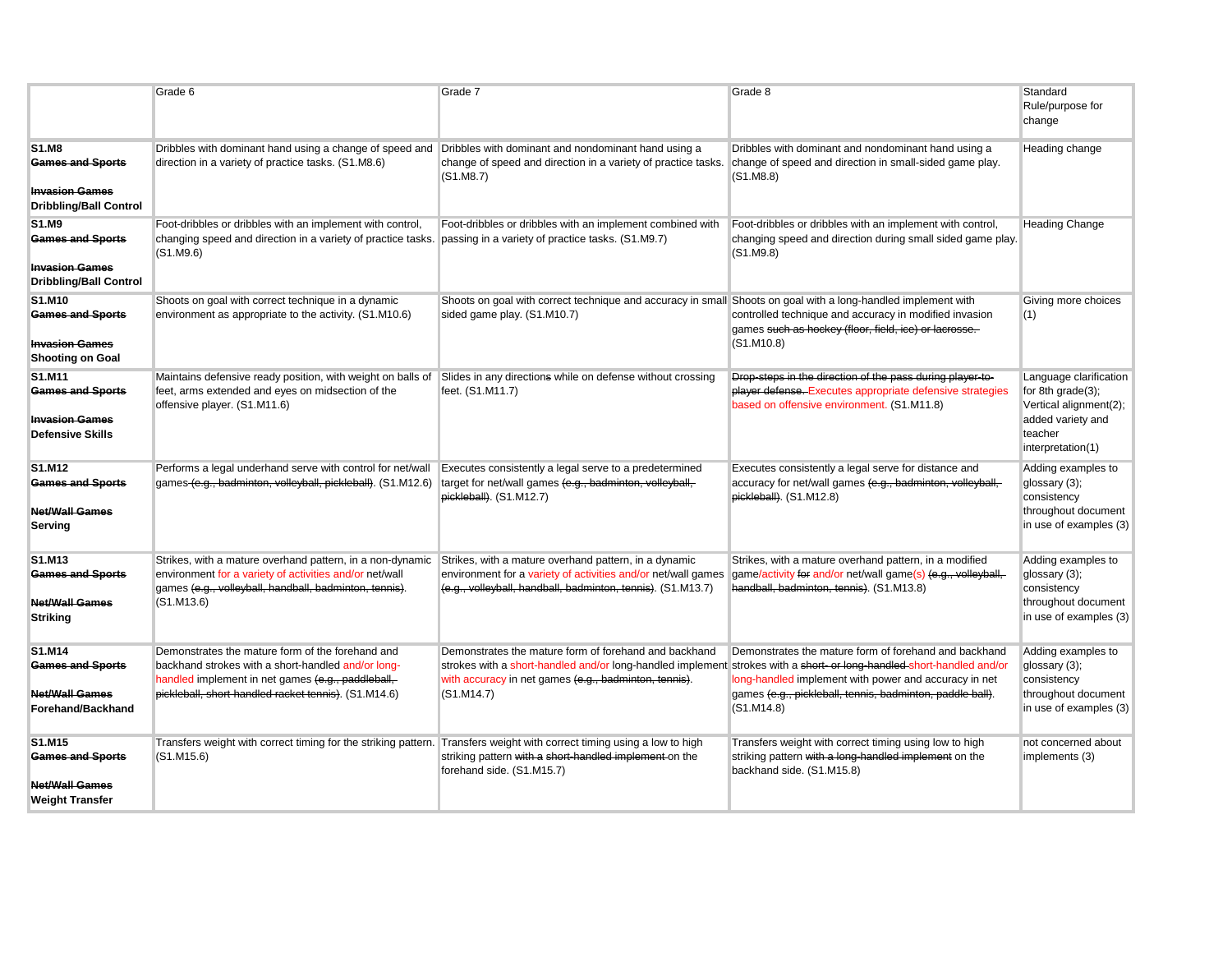|                                                                                                                   | Grade 6                                                                                                                                                                                                                 | Grade 7                                                                                                                                                                                                                                                     | Grade 8                                                                                                                                                                                                                                                                                                                              | Standard<br>Rule/purpose for<br>change                                                                                                                                                                                           |
|-------------------------------------------------------------------------------------------------------------------|-------------------------------------------------------------------------------------------------------------------------------------------------------------------------------------------------------------------------|-------------------------------------------------------------------------------------------------------------------------------------------------------------------------------------------------------------------------------------------------------------|--------------------------------------------------------------------------------------------------------------------------------------------------------------------------------------------------------------------------------------------------------------------------------------------------------------------------------------|----------------------------------------------------------------------------------------------------------------------------------------------------------------------------------------------------------------------------------|
| S1.M16<br><b>Games and Sports</b><br><b>Net/Wall Games</b><br>Volley                                              | Forehand volleys with a mature form and control using a<br>short-handled implement. (S1.M16.6)                                                                                                                          | Forehand and backhand volleys with a mature form and<br>control using a short-handled implement. (S1.M16.7)                                                                                                                                                 | Forehand and backhand volleys with a mature form and<br>control using a short-handled implement during modified<br>game play. (S1.M16.8)                                                                                                                                                                                             | not concerned about<br>implements (1)                                                                                                                                                                                            |
| S1.M17<br><b>Games and Sports</b><br><b>Net/Wall Games</b><br><b>Two-Hand Volley</b>                              | Two-hand volleys with control in a variety of practice tasks. Two-hand-volleys with control in a dynamic environment.<br>(S1.M17.6)                                                                                     | (S1.M17.7)                                                                                                                                                                                                                                                  | Two-hand-volleys with control in a small-sided game.<br>(S1.M17.8)                                                                                                                                                                                                                                                                   |                                                                                                                                                                                                                                  |
| S1.M18<br><b>Games and Sports</b><br><b>Target Games</b><br><b>Underhand Throw</b><br><b>Throwing (Underhand)</b> | <b>Executes consistently Throws underhand with a mature</b><br>horseshoes). (S1.M18.6)                                                                                                                                  | Performs consistently Throws underhand with a mature<br>target game (e.g., bowling, bocci, horseshoes). (S1.M18.7)                                                                                                                                          | Applies consistently Throws underhand with a mature<br>underhand pattern for target game(s)* (e.g., bowling, bocci, underhand pattern with accuracy and control for at least one underhand pattern with accuracy and control in two or more glossary (3);<br>than one target games (e.g., bowling, bocci, horseshoes).<br>(S1.M18.8) | Adding examples to<br>consistency<br>throughout document<br>in use of examples<br>(3); vertical alignment<br>(2); clarification of<br>language (3); more<br>inclusive language to<br>allow for diversification<br>of content (1) |
| S1.M19<br><b>Games and Sports</b><br><b>Target Games</b><br><b>Striking (Stationary</b><br>Object)                | Strikes, with or without an implement, a stationary object<br>for accuracy in activities and/or target games (e.g.,<br>croquet, shuffleboard, golf). (S1.M19.6)                                                         | accuracy and distance in activities and/or target games<br>(e.g., croquet, shuffleboard, golf). (S1.M19.7)                                                                                                                                                  | Strikes, with or without an implement, a stationary object for Strikes, with or without an implement, a stationary object for consistency<br>accuracy and power in activities and/or target games (e.g.,<br>croquet, shuffleboard, golf). (S1.M19.8)                                                                                 | throughout document<br>in use of examples<br>(3); vertical alignment<br>(2); clarification of<br>language (3); more<br>inclusive language to<br>allow for diversification<br>of content (1)                                      |
| S1.M20<br><b>Games and Sports</b><br>Fielding/Striking<br>Games<br><b>Striking (Moving</b><br>Object)             | Strikes a moving object pitched ball with or without an<br>implement using a controlled, mature pattern, force in a<br>variety of activities and/or fielding/striking games a variety-<br>of practice tasks. (S1.M20.6) | Strikes a moving object pitched ball with or without an<br>implement using control to place object into open space in a implement for power to open space in a variety of activities<br>variety of activities and/or fielding/striking games.<br>(S1.M20.7) | Strikes a moving object pitched ball with or without an<br>and/or fielding/striking games. (S1.M20.8)                                                                                                                                                                                                                                | vertical alignment (2);<br>clarification of<br>language (3); more<br>inclusive language to<br>allow for diversification<br>of content (1)                                                                                        |
| S1.M21<br><b>Games and Sports</b><br>Fielding/Striking<br>Games<br><b>Catching</b>                                | Catches, with a mature pattern, from different trajectories<br>using a variety of objects in varying practice tasks.<br><del>(S1.M21.6)</del>                                                                           | Catches, with a mature pattern, from different trajectories<br>using a variety of objects in small-sided game play.<br>(S1.M21.7)                                                                                                                           | Catches, using an implement, from different trajectories and clarification of<br>speeds in a dynamic environment or modified game play.<br>(S1.M21.8)                                                                                                                                                                                | language (3); vertical<br>alignment (2);                                                                                                                                                                                         |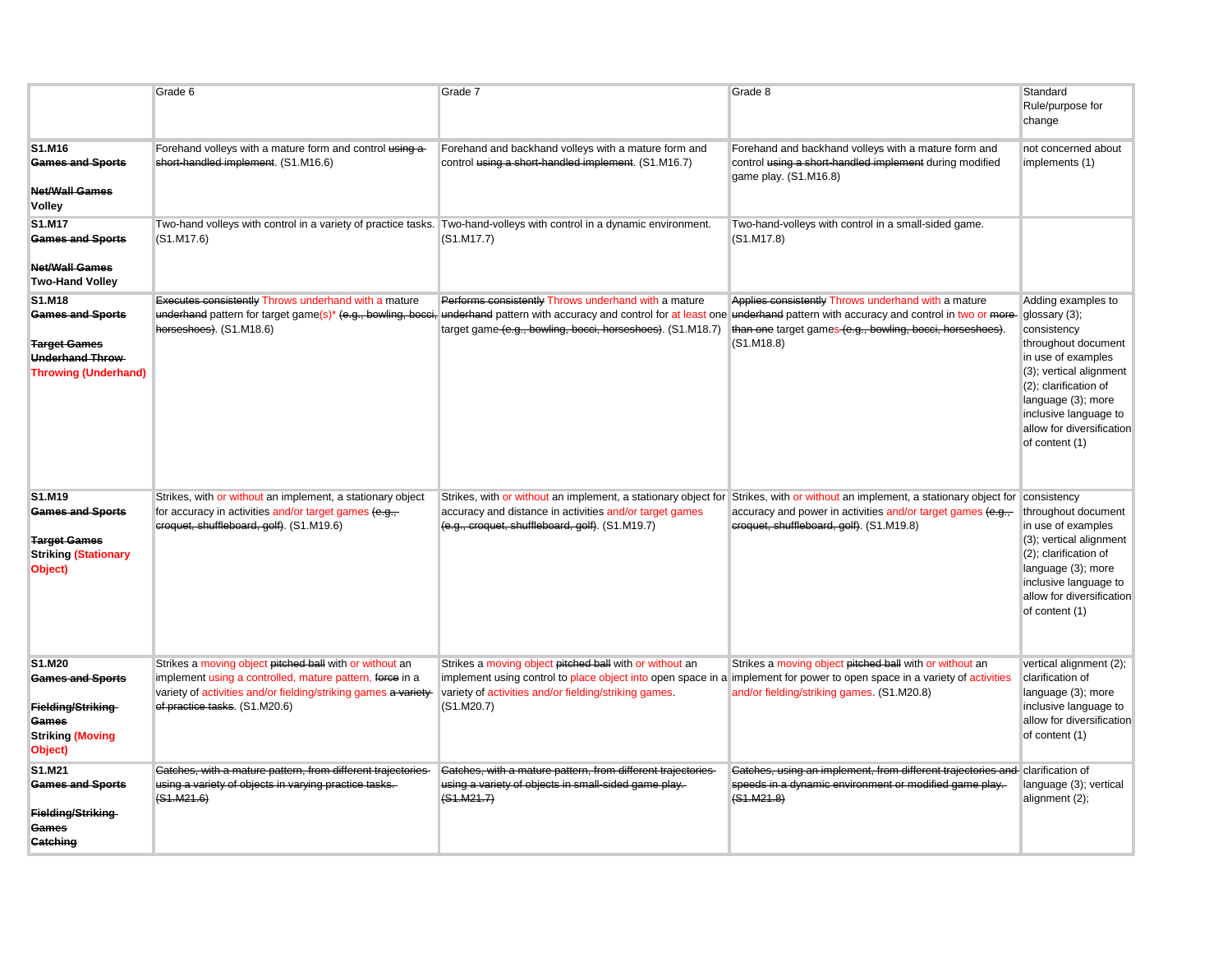|                                                                                                        | Grade 6                                                                                                                                                                     | Grade 7                                                                                                                      | Grade 8                                                                                                                                           | Standard<br>Rule/purpose for<br>change                       |
|--------------------------------------------------------------------------------------------------------|-----------------------------------------------------------------------------------------------------------------------------------------------------------------------------|------------------------------------------------------------------------------------------------------------------------------|---------------------------------------------------------------------------------------------------------------------------------------------------|--------------------------------------------------------------|
| S1.M22<br><b>Games and Sports</b><br><b>Outdoor Education</b><br>(See end of section for<br>examples.) | Demonstrates correct technique for basic skills in one self-<br>selected outdoor activity. (S1.M22.6)                                                                       | Demonstrates correct technique for a variety of skills in one-<br>self-selected outdoor activity. (S1.M22.7)                 | Demonstrates correct technique for basic skills in at least-<br>two selfselected outdoor activities. (S1.M22.8)                                   | clarification of<br>language (3); vertical<br>alignment (2); |
| S1.M23<br><b>Aquatics</b>                                                                              | Preferably taught at elementary or secondary levels. However, availability of facilities might dictate when swimming and water safety are offered in the curriculum.        |                                                                                                                              |                                                                                                                                                   |                                                              |
| S <sub>1</sub> .M <sub>24</sub><br><b>Activities</b><br>(See end of section for-<br>examples)          | Demonstrates correct technique for basic skills in one self-<br>Individual Performance selected individual performance activity. (S1.M24.6a)                                | Demonstrates correct technique for a variety of skills in one-<br>self-selected individual-performance activity. (S1.M24.7a) | Demonstrates correct technique for basic skills in at least-<br>two selfselected individual-performance activities.<br>(S1.M24.8a)                | clarification of<br>language (3); vertical<br>alignment (2); |
|                                                                                                        | Demonstrates age-appropriate target zones for three of the Demonstrate age-appropriate target zones for each of the-<br>five health related fitness components. (S1.M24.6b) | health-related fitness components. (S1.M24.7b)                                                                               | Demonstrate age-appropriate threshold zones for one and-<br>target zone for the remaining four health-related fitness-<br>components. (S1.M24.8b) | clarification of<br>language (3); vertical<br>alignment (2); |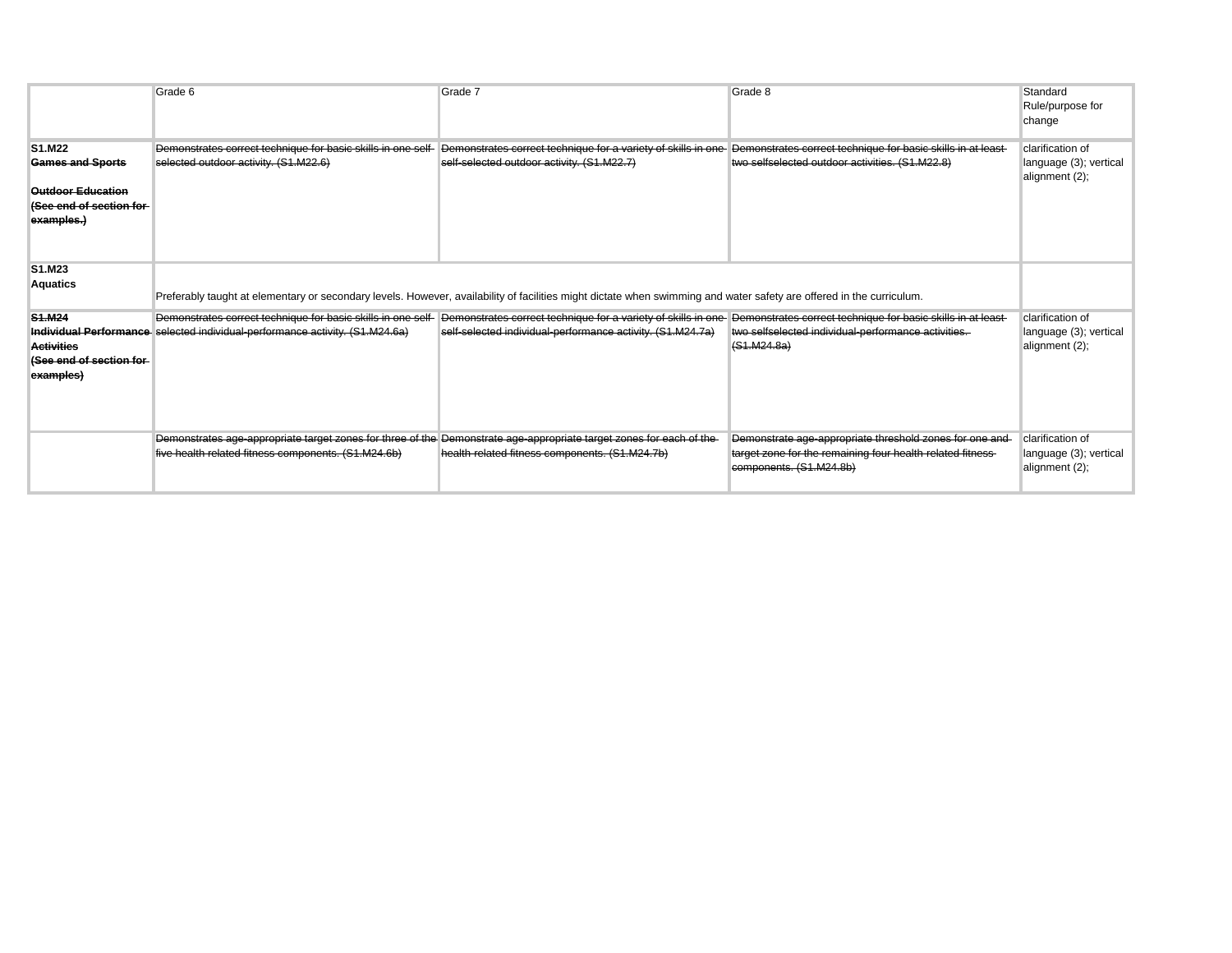|                                                                                                                                                                                          | Grade 6                                                                                                                                                                                                                              | Grade 7                                                                                                                                                                                                                                                                                                                              | Grade 8                                                                                                                                                                                                                                                                                                 | Standard<br>Rule/purpose for<br>change                                                       |
|------------------------------------------------------------------------------------------------------------------------------------------------------------------------------------------|--------------------------------------------------------------------------------------------------------------------------------------------------------------------------------------------------------------------------------------|--------------------------------------------------------------------------------------------------------------------------------------------------------------------------------------------------------------------------------------------------------------------------------------------------------------------------------------|---------------------------------------------------------------------------------------------------------------------------------------------------------------------------------------------------------------------------------------------------------------------------------------------------------|----------------------------------------------------------------------------------------------|
|                                                                                                                                                                                          |                                                                                                                                                                                                                                      | Standard 2: The physically literate individual applies knowledge of concepts, principles, strategies and tactics to enhance movement and performance.                                                                                                                                                                                |                                                                                                                                                                                                                                                                                                         |                                                                                              |
| S2.M1<br><b>Games and Sports</b><br>Invasion (Tactical)<br>Games<br><b>Creating Space With</b><br><b>Movement</b>                                                                        | walking, running, jumping and landing) in combination with walking, running, jumping and landing, changing size and<br>movement concepts (e.g., varying pathways; change of-<br>speed, direction or pace). (S2.M1.6)                 | Creates open space by using locomotor movements (e.g., Reduces open space by using locomotor movements (e.g., Creates and reduces open Opens and eloses space during<br>shape of the body) in combination with movement concepts<br>(e.g., reducing the angle in the space, reducing distance<br>between player and goal). (S2.M1.7) | small-sided game play dynamic activities by combining<br>locomotor movements with movement concepts. (S2.M1.8)                                                                                                                                                                                          | Identifies key<br>knowledge and skills<br>$(1)$ ; clarifying<br>language (3)                 |
| <b>S2.M2</b><br><b>Games and Sports</b><br><b>Invasion (Tactical)</b><br>Games<br><b>Creating Space With</b><br><b>Offensive Tactics</b>                                                 | Executes at least one of the following offensive tactics to<br>create open space: moves to open space without the ball;<br>by using uses a variety of movement concepts such as<br>passes, pivots and fakes;, give and go. (S2.M2.6) | Executes various offensive tactics to create open space by<br>using (e.g., uses a variety of movement concepts such as<br>passes, pivots and fakes; give and go). (S2.M2.7)                                                                                                                                                          | Executes several of the following offensive tactics to create   Identifies key<br>open space by using a variety of movement concepts such<br>as: moves to create open space on and off the ball;, uses a<br>variety of passes, pivots and fakes fakes and pathways;<br>give and go. (S2.M2.8)           | knowledge and skills<br>$(1)$ ; clarifying<br>language (3)                                   |
| S2.M3<br><b>Games and Sports</b><br>Invasion (Tactical)<br>Games<br><b>Creating Space Using</b><br>Width and Length-<br>Open Area                                                        | Creates open space by using the area within the width and Executes various offensive tactics to create open space<br>length of the field/court boundaries on offense. (S2.M3.6)                                                      | (e.g., uses a variety of passes, pivots and fakes; give and<br>go). Creates open space by utilizing the area provided and<br>implementing offensive movement concepts. (S2.M3.7)                                                                                                                                                     | Creates and maintains open space by utilizing the area<br>provided on offense and implementing movement concepts and skills (1), vertical<br>in dynamic environments. Creates offense tactics in-<br>dynamic activities (e.g., cutting and passing quickly, and<br>using fakes off the ball). (S2.M3.8) | Identifies knowledge<br>alignment (2), clarifies<br>language (3)                             |
| <b>S2.M4</b><br><b>Games and Sports</b><br><b>Games and Sports</b><br><b>Invasion (Tactical)</b><br>Games<br><b>Reducing Space By</b><br><b>Changing Body Size</b><br>and Shape Position | Reduces open space on defense by utilizing defensive<br>tactics such as by making the body larger and reducing<br>passing angles. (S2.M4.6)                                                                                          | Reduces open space on defense by utilizing defensive<br>tactics such as staying close to the opponent as he/she they<br>nears the goal. (S2.M4.7)                                                                                                                                                                                    | Reduces open space on defense by utilizing defensive<br>tactics such as staying on the goal side of the offensive<br>player and reducing the distance to him/her them (third-<br>party perspective). (S2.M4.8)                                                                                          | Identifies knowledge<br>and skills (1), vertical<br>alignment (2), clarifies<br>language (3) |
| <b>S2.M5</b><br><b>Invasion (Tactical)</b><br>Games<br><b>Reducing Space Using</b><br>Denial                                                                                             | Reduces open space by allowing the catch (denial) or by<br>allowing the catch but not the return pass. (S2.M5.6)                                                                                                                     | Reduces open space by not allowing the catch (denial) or<br>anticipating the speed of the object or person for the<br>purpose of interception or deflection. (S2.M5.7)                                                                                                                                                               | Reduces open space by not allowing the catch (denial) and Identifies knowledge<br>anticipating the speed of the object or person for the<br>purpose of interception or deflection. (S2.M5.8)                                                                                                            | and skills (1), vertical<br>alignment (2), clarifies<br>language (3)                         |
| <b>S2.M6</b><br><b>Games and Sports</b><br><b>Invasion (Tactical)</b><br>Games<br>Transitions                                                                                            | Transitions from offense to defense or defense to offense<br>by recovering quickly. (S2.M6.6)                                                                                                                                        | Transitions from offense to defense or defense to offense<br>by recovering quickly and communicating with teammates.<br>(S2.M6.7)                                                                                                                                                                                                    | Transitions from offense to defense or defense to offense by Allowing for variety in<br>recovering quickly, communicating with teammates and<br>capitalizing on an advantage. (S2.M6.8)                                                                                                                 | language (1)                                                                                 |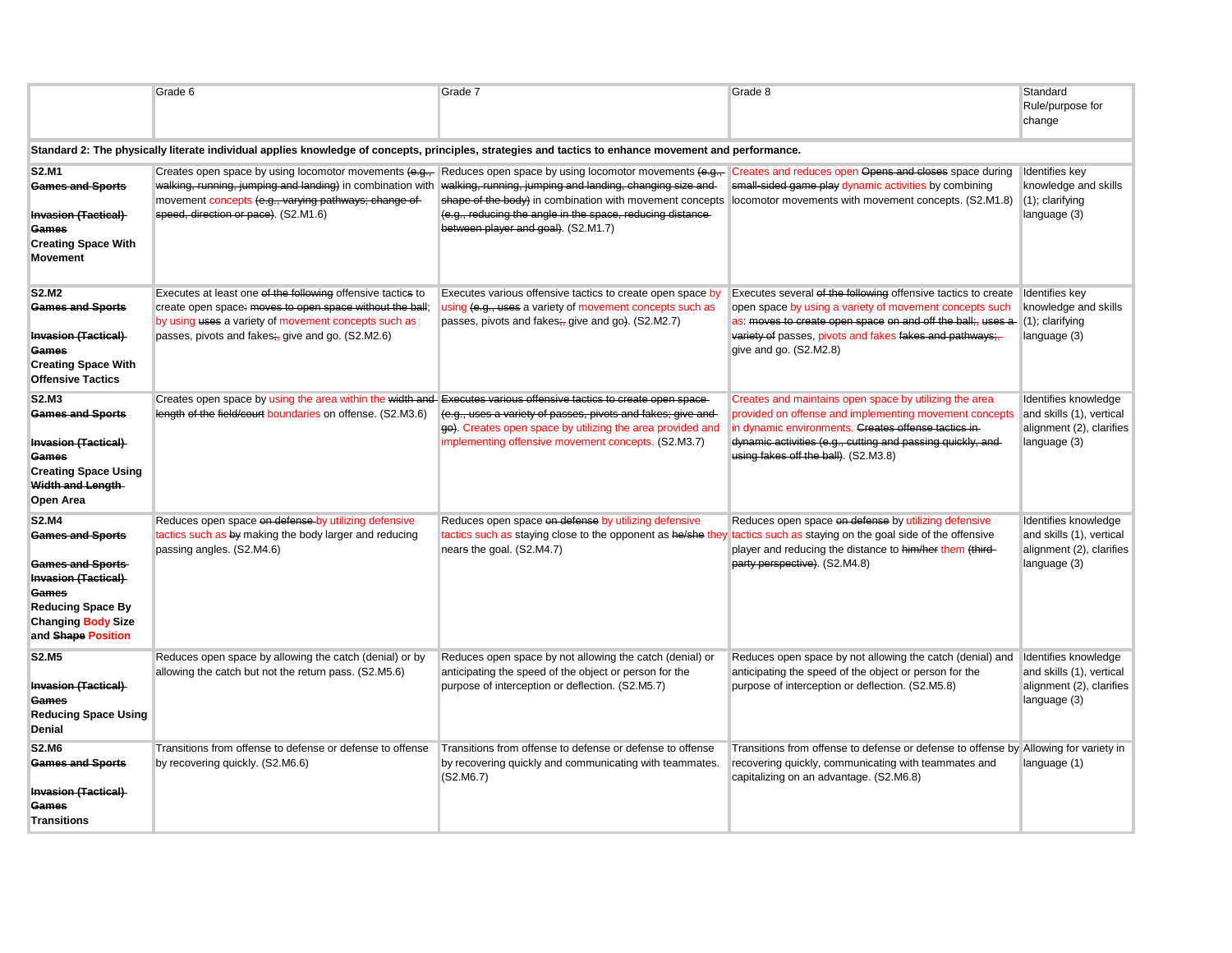|                                                                                                                                       | Grade 6                                                                                                                                                                 | Grade 7                                                                                                                                                                                                                                                            | Grade 8                                                                                                                                                                                                                                                      | Standard<br>Rule/purpose for<br>change                                                                                              |
|---------------------------------------------------------------------------------------------------------------------------------------|-------------------------------------------------------------------------------------------------------------------------------------------------------------------------|--------------------------------------------------------------------------------------------------------------------------------------------------------------------------------------------------------------------------------------------------------------------|--------------------------------------------------------------------------------------------------------------------------------------------------------------------------------------------------------------------------------------------------------------|-------------------------------------------------------------------------------------------------------------------------------------|
| <b>S2.M7</b><br><b>Games and Sports</b><br><b>Net/Wall Games</b><br><b>Creating Space</b><br><b>Through Variation</b><br>(Implements) | games with a short and/or long-handled implement by<br>varying force and direction. (S2.M7.6)                                                                           | Creates open space in a variety of activities and/or net/wall Creates open space in a variety of activities and/or net/wall<br>games with a short and/or long-handled implement by<br>varying force, direction and moving opponent from side to<br>side. (S2.M7.7) | Creates open space in a variety of activities and/or net/wall<br>games with a short and/or long-handled either a long-or-<br>short handled implement by varying force or direction, or<br>moving opponent side to side and/or forward and back.<br>(S2.M7.8) | Identifies knowledge<br>and skills and allows<br>for variety in choice<br>(1), vertical alignment<br>(2), clarifies language<br>(3) |
| <b>S2.M8</b><br><b>Games and Sports</b><br><b>Net/Wall Games</b><br>Using Tactics and<br><b>Shots for Shot</b><br><b>Selection</b>    | Reduces offensive options for opponents by returning to<br>mid-court position. (S2.M8.6)                                                                                | Selects offensive shot based on opponent's location (hit<br>where opponent is not). (S2.M8.7)                                                                                                                                                                      | Varies placement, force and timing of return to prevent<br>anticipation by opponent. (S2.M8.8)                                                                                                                                                               | clarifies language (3);<br>delete - for mid court<br>reading                                                                        |
| <b>S2.M9</b><br><b>Games and Sports</b><br><b>Target Games</b><br><b>Shot Selection (Target)</b>                                      | Selects appropriate shot and/or club based on location of<br>the object in relation to the target. (S2.M9.6)                                                            | Varies the speed and/or trajectory of the shot based on<br>location of the object in relation to the target. (S2.M9.7)                                                                                                                                             | Varies the speed, force and trajectory of the shot based on<br>location of the object in relation to the target. (S2.M9.8)                                                                                                                                   | allows for a variety of<br>choices(1)                                                                                               |
| S2.M10<br><b>Games and Sports</b><br>Fielding/Striking<br>Games<br><b>Offensive Strategies</b><br>(Striking)                          | ldentifies open space and attempts to strike object into that Uses Utilizes a variety of shots such as (e.g., slap and run,<br>space. (S2.M10.6)                        | bunt, line drive, and/or high arc) to hit to open space.<br>(S2.M10.7)                                                                                                                                                                                             | Identifies and utilizes shot selection to gain offensive<br>advantage sacrifice situations and attempt to advance a<br>teammate. (S2.M10.8)                                                                                                                  | clarifying language<br>(3), variety of choices<br>(1)                                                                               |
| S2.M11<br><b>Games and Sports</b><br>Fielding/Striking<br>Games<br><b>Reducing Space</b><br><b>Defensive Strategies</b><br>(Fielding) | Identifies the correct defensive play based on the situation Selects Utilizes the correct defensive play based on the<br>such as the (e.g., number of outs). (S2.M11.6) | situation such as the (e.g., number of outs). (S2.M11.7)                                                                                                                                                                                                           | Reduces open spaces in the field by working with-<br>teammates to maximize coverage. Identifies and utilizes<br>defensive strategies based on situation to gain an<br>advantage. (S2.M11.8)                                                                  | clarifying language<br>(3), variety of choices<br>(1)                                                                               |
| S2.M12<br>Activities, Rhythmic-<br><b>Activity/Dance</b><br><b>Movement Concepts</b><br><b>Mechanical Principles</b>                  | Identifies mechanical principles such as Newton's laws of<br>during various activities. (S2.M12.6)                                                                      | Identifies Describes mechanical principles such as<br>Individual Performance motion for a variety of activities. Varies application of force-Newton's laws of motion-for a variety of activities to various-<br>activities. (S2.M12.7)                             | Describes and applies mechanical principles such as<br>Newton's laws of motion for a variety of activities. Apply and S1.M22, 24a, 24b,<br>incorporate Newton's laws of motion to various activities.<br>(S2.M12.8)                                          | Components of<br>included here (2);<br>clarifying language<br>(3), variety of choice<br>(1)                                         |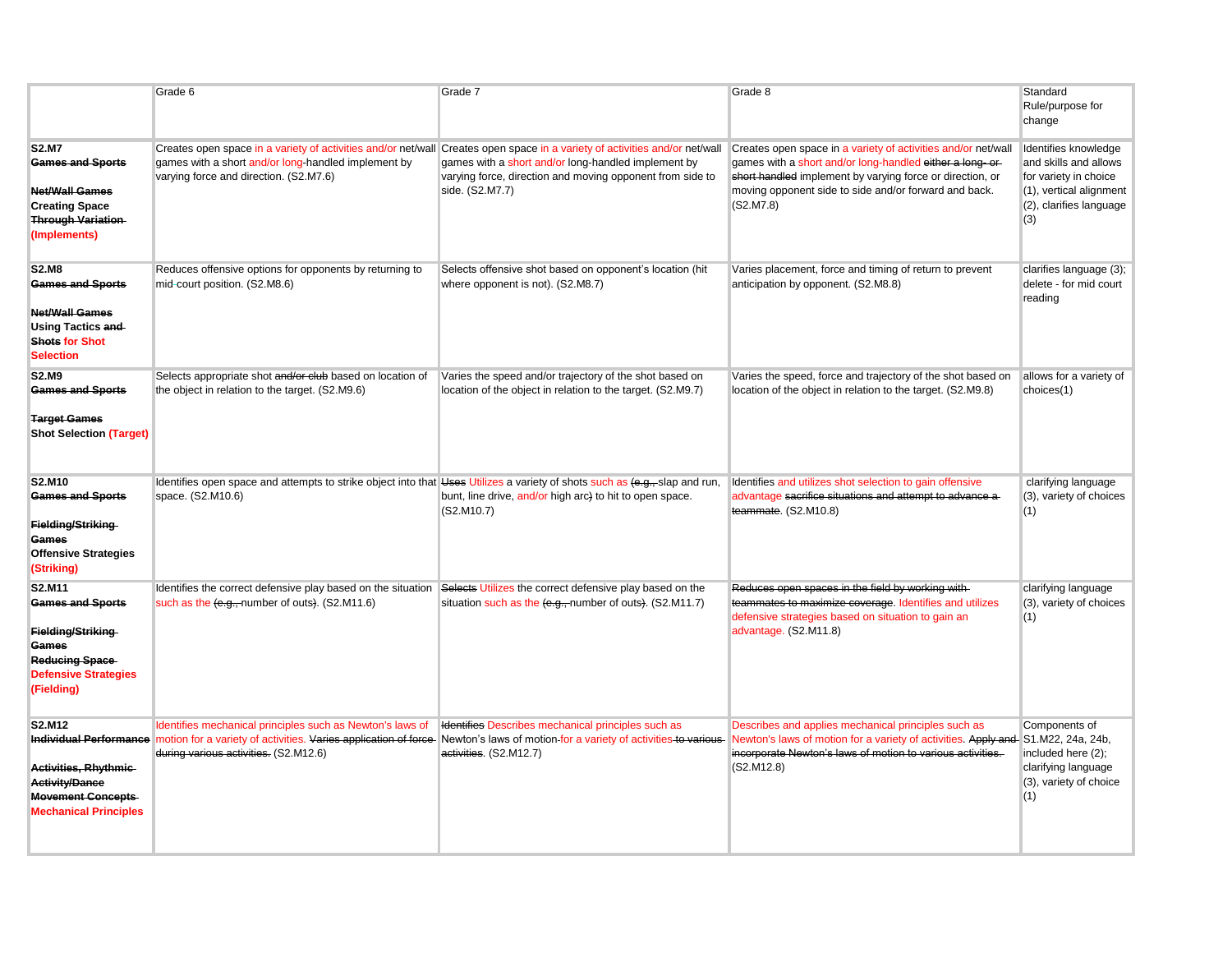|                                                                                                                                     | Grade 6                                                                                                                                             | Grade 7                                                                                                                    | Grade 8                                                                                                                                                    | Standard<br>Rule/purpose for<br>change               |
|-------------------------------------------------------------------------------------------------------------------------------------|-----------------------------------------------------------------------------------------------------------------------------------------------------|----------------------------------------------------------------------------------------------------------------------------|------------------------------------------------------------------------------------------------------------------------------------------------------------|------------------------------------------------------|
| S <sub>2</sub> .M <sub>13</sub><br><b>Recreation/Outdoor</b><br><b>Education Equipment</b><br>and/or Technology<br><b>Selection</b> | Identifies and use appropriate equipment and/or<br>technology for a variety of activities. (S2.M13.6)                                               | Demonstrates appropriate usage skills and use of<br>equipment and/or technology for a variety of activities.<br>(S2.M13.7) | Demonstrates appropriate usage of two or more pieces of<br>equipment and/or technology Implements safe protocols in<br>a variety of activities. (S2.M13.8) | clarifying language<br>(3), variety of choice<br>(1) |
| <b>S2.M14</b><br><b>Fitness Principles</b><br>(FITT-Formula =<br>Frequency, Intensity,<br>Time, Type)                               | Utilize Identify the basics of the FITT Principles in a variety Determine FITT components achieved during a variety of<br>of activities. (S2.M14.6) | activities. (S2.M14.7)                                                                                                     | Analyze and establish personal FITT Principles goals.<br>(S2.M14.8)                                                                                        |                                                      |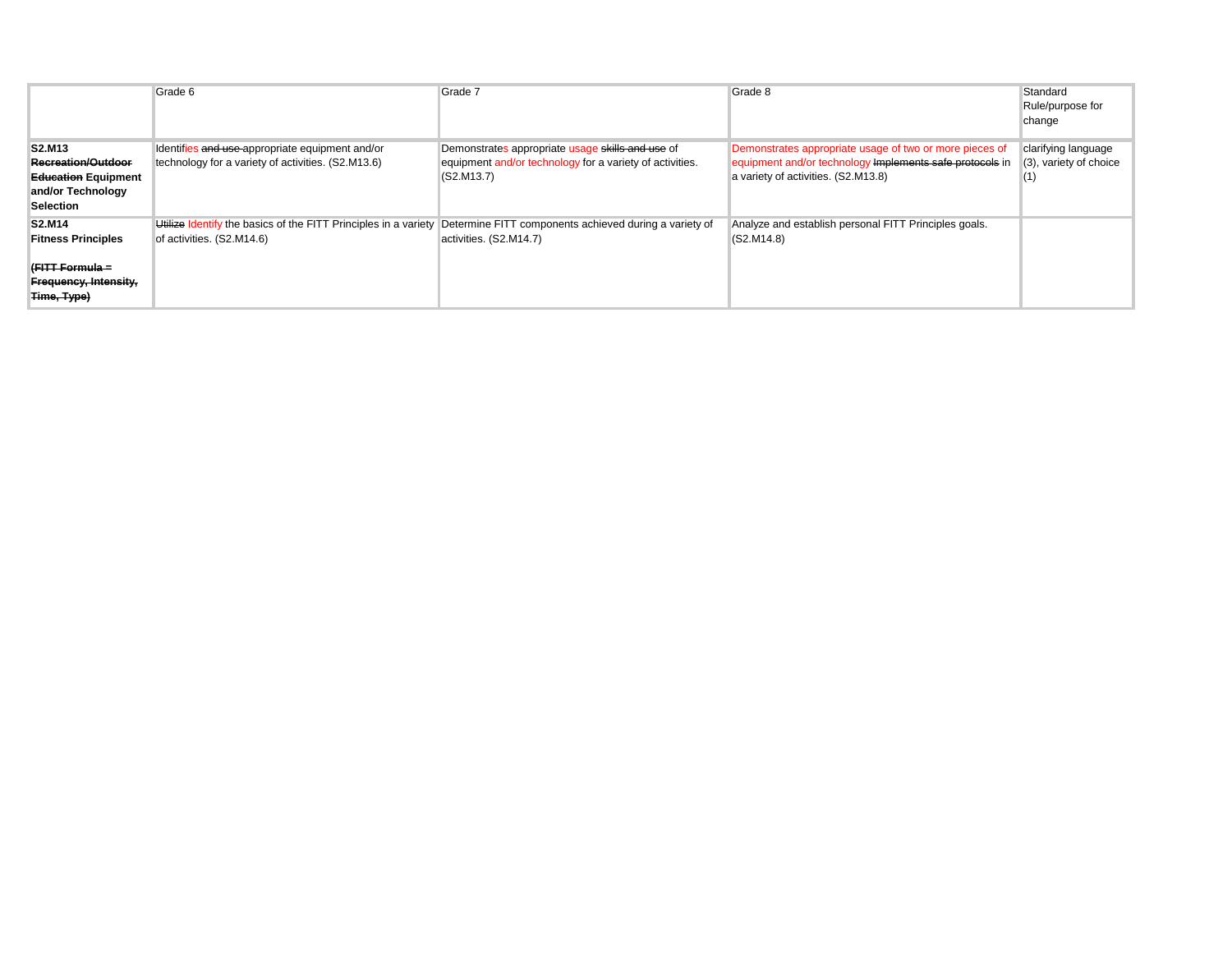|                                                                                                                | Grade 6                                                                                                                                                                                                                                                                                                                                                         | Grade 7                                                                                                                                                                                                                                                                                            | Grade 8                                                                                                                                                                                                                                                                                                                                                   | Standard<br>Rule/purpose for<br>change                                               |
|----------------------------------------------------------------------------------------------------------------|-----------------------------------------------------------------------------------------------------------------------------------------------------------------------------------------------------------------------------------------------------------------------------------------------------------------------------------------------------------------|----------------------------------------------------------------------------------------------------------------------------------------------------------------------------------------------------------------------------------------------------------------------------------------------------|-----------------------------------------------------------------------------------------------------------------------------------------------------------------------------------------------------------------------------------------------------------------------------------------------------------------------------------------------------------|--------------------------------------------------------------------------------------|
|                                                                                                                |                                                                                                                                                                                                                                                                                                                                                                 | Standard 3: The physically literate individual demonstrates the knowledge and skills to achieve and maintain a health-enhancing level of physical activity and fitness.                                                                                                                            |                                                                                                                                                                                                                                                                                                                                                           |                                                                                      |
| S3.M1<br><b>Physical Activity</b><br>Knowledge                                                                 | Describes how being physically active leads to a healthy-<br>body. Defines the components of skill- related fitness<br>including agility, balance, coordination, power, reaction<br>time, and speed and health-related fitness including<br>muscular strength, muscular endurance, flexibility,<br>cardiovascular endurance, and body composition.<br>(S3.M1.6) | Identifies barriers related to maintaining a physically active<br>lifestyle and seeks solutions for eliminating those barriers.<br>Identifies the skill and health-related fitness components<br>and explains the connections between fitness and overall<br>physical and mental health. (S3.M1.7) | Identifies Analyzes personal data of the five components of<br>skill and health-related fitness components (muscular-<br>strength, muscular endurance, flexibility, cardiovascular-<br>endurance, body composition) and explains utilizes the<br>information to improve connections between fitness and-<br>overall physical and mental health. (S3.M1.8) | knowledge and skill<br>(1); vertical alignment<br>$(2)$ ; clarifying<br>language (3) |
| S3.M2                                                                                                          | Participates in a variety of physical activity outside of<br>physical education class. (S3.M2.6)                                                                                                                                                                                                                                                                | Participates in a variety of physical activity multiple times a<br>week outside of physical education class. (S3.M2.7)                                                                                                                                                                             | Participates in a variety of physical activity for the<br>recommended daily amount outside of physical education<br>class. (S3.M2.8)                                                                                                                                                                                                                      | identifies knowledge<br>and skills (1); vertical<br>alignment (2)                    |
| <b>Engages In Physical</b><br><b>Activity Outside of</b><br><b>Class</b><br><b>SD: Deleted</b><br><b>S3.M2</b> |                                                                                                                                                                                                                                                                                                                                                                 |                                                                                                                                                                                                                                                                                                    |                                                                                                                                                                                                                                                                                                                                                           |                                                                                      |
| S3.M3<br><b>Engages In Physical</b><br><b>Activity</b>                                                         | Participates in a variety of teacher directed cardiovascular,<br>muscular strength, muscular endurance and flexibility<br>activities with teacher direction. (S3.M3.6)                                                                                                                                                                                          | Chooses to Participates in a variety of teacher guided<br>cardiovascular, muscular strength, muscular endurance and muscular strength, muscular endurance and flexibility<br>flexibility activities with teacher guidance. (S3.M3.7)                                                               | Participates in a variety of self-selected cardiovascular,<br>activities. (S3.M3.8)                                                                                                                                                                                                                                                                       | identifies knowledge<br>and skills (1); vertical<br>alignment (2)                    |
| S3.M4<br><b>Engages In Physical</b><br><b>Activity Utilizing</b><br><b>Technology</b>                          | Participates in a variety of aerobic and strength activities<br>using-utilizing technology. (S3.M4.6)                                                                                                                                                                                                                                                           | Actively engages in a Participates in and analyzes a variety<br>of aerobic and strength-activities using utilizing technology.<br>(S3.M4.7)                                                                                                                                                        | Actively participates in and analyzes a variety of self chosen knowledge and skills<br>aerobic and strength activities Plans and implements a<br>fitness program utilizing using technology. (S3.M4.8)                                                                                                                                                    | (1); variety of choices<br>(1); vertical alignment<br>(2);                           |
| S3.M5<br><b>Engages In Physical</b><br><b>Activity Lifetime</b><br><b>Recreational Activities</b>              | Participates in a variety of teacher directed lifetime<br>recreational individual, dual, and team activities including<br>individual, dual, and team. (S3.M5.6)                                                                                                                                                                                                 | Participates in and analyzes a variety of teacher guided<br>lifetime recreational individual, dual, and team activities<br>including individual, dual, and team. (S3.M5.7)                                                                                                                         | Participates in a variety of self-selected lifetime recreational<br>individual, dual, and team activities including individual,<br>dual, and team. (S3.M5.8)                                                                                                                                                                                              | knowledge and skills<br>(1); variety of choices<br>(1); vertical alignment<br>(2);   |
| <b>S3.M6</b><br><b>SD: Deleted</b><br>S3.M6<br>Integrated into S3.M2<br>and S3.M11                             |                                                                                                                                                                                                                                                                                                                                                                 |                                                                                                                                                                                                                                                                                                    |                                                                                                                                                                                                                                                                                                                                                           |                                                                                      |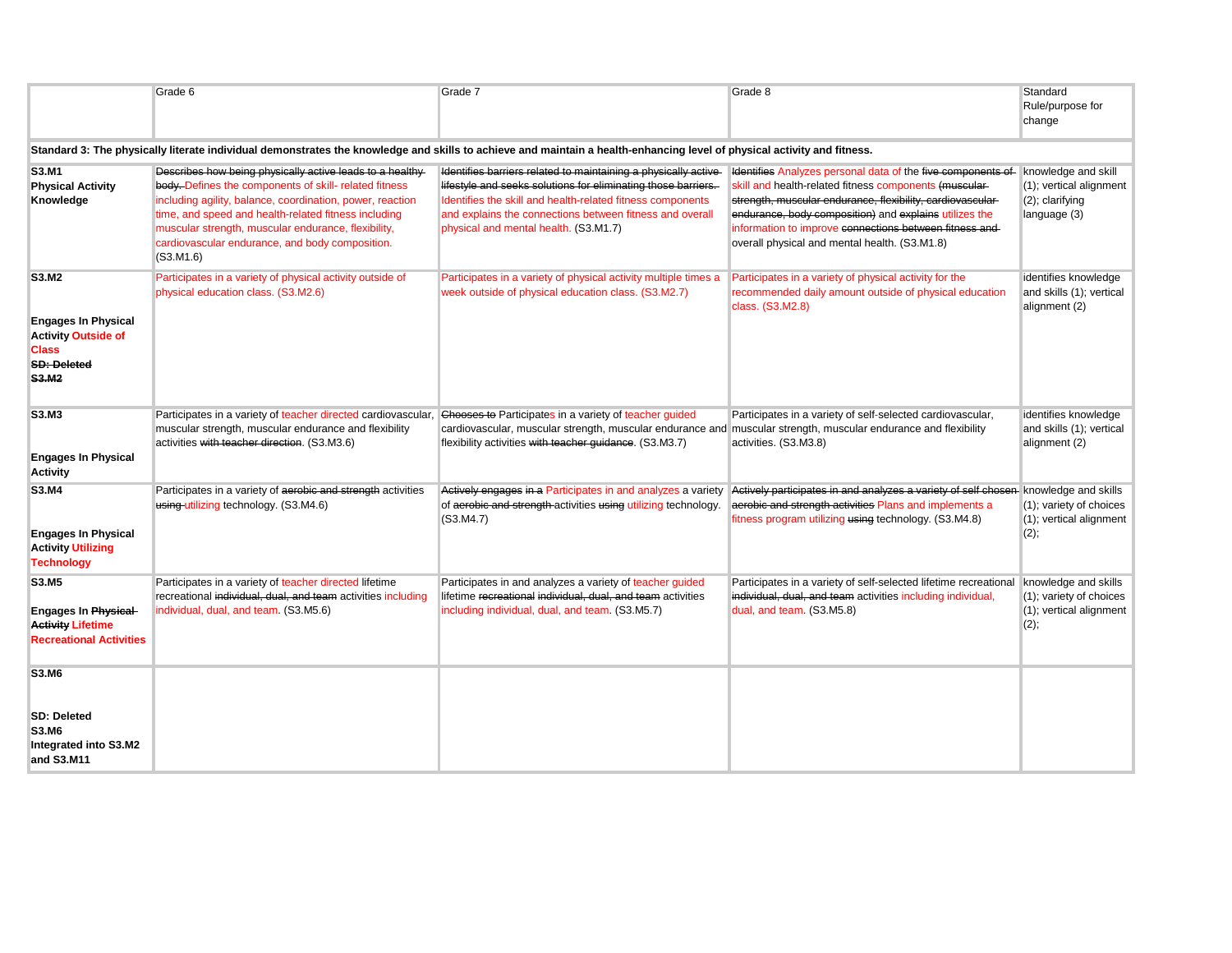|                                                                                                                              | Grade 6                                                                                                                                                                                                                                                                | Grade 7                                                                                                                                                                                                                                                                                    | Grade 8                                                                                                                                                                                                                                                                                                                           | Standard<br>Rule/purpose for<br>change                                                |
|------------------------------------------------------------------------------------------------------------------------------|------------------------------------------------------------------------------------------------------------------------------------------------------------------------------------------------------------------------------------------------------------------------|--------------------------------------------------------------------------------------------------------------------------------------------------------------------------------------------------------------------------------------------------------------------------------------------|-----------------------------------------------------------------------------------------------------------------------------------------------------------------------------------------------------------------------------------------------------------------------------------------------------------------------------------|---------------------------------------------------------------------------------------|
| <b>S3.M7</b><br><b>Fitness Knowledge</b><br><b>SD: Deleted</b><br><b>S3.M7</b><br><b>Integrated into S3.M1</b><br>and S3.M11 | Identifies the components of skill related fitness. (S3.M7.6) Distinguishes between health-related and skill-related                                                                                                                                                   | fitness. (S3.M7.7)                                                                                                                                                                                                                                                                         | Compares and contrasts health related fitness components. clarifying language (3)<br>(S3.M7.8)                                                                                                                                                                                                                                    |                                                                                       |
| <b>S3.M8</b><br><b>Fitness Knowledge</b><br>(Aerobic and<br><b>Muscle/Bone</b><br><b>Strengthening)</b>                      | Sets and monitors a self-selected physical activity goal for<br>aerobic and/or muscle-and /bone strengthening activity<br>based on current fitness level. (S3.M8.6)                                                                                                    | Adjusts physical activity self-selected goal(s) for aerobic<br>and/or muscle/bone strengthening activity based on current<br>fitness level. Based on quantity of exercise needed for a<br>minimal health standard and/or optimal functioning based-<br>on current fitness level. (S3.M8.7) | Uses available technology to self monitor quantity of<br>exercise needed for a minimal health standard and/or-<br>optimal functioning based on current fitness level. Analyzes<br>and reflects on the self-selected goal(s) for aerobic and or<br>muscle/bone strengthening activity based on current fitness<br>level. (S3.M8.8) | knowledge and skills<br>(1); vertical alignment<br>$(2)$ ; clarifying<br>language (3) |
| S3.M9<br><b>Fitness Knowledge</b><br>(Static/Dynamic<br><b>Stretches)</b>                                                    | Employs Utilizes correct techniques and methods of<br>stretching. (S3.M9.6)                                                                                                                                                                                            | Describes and demonstrates the difference between<br>dynamic and static stretches. (S3.M9.7)                                                                                                                                                                                               | <b>Employs Applies a variety of appropriate static and dynamic clarifying language (3)</b><br>stretching techniques for all major muscle groups. (S3.M9.8)                                                                                                                                                                        |                                                                                       |
| S3.M10<br><b>Fitness Knowledge</b><br>(Injury Prevention)                                                                    | Differentiates between aerobic and anaerobic capacity,<br>and muscular strength and endurance. Participates in<br>teacher directed proper movement and movement patterns and movement patterns for the prevention of injury<br>for the prevention of injury (S3.M10.6) | Describes the role of exercise and nutrition in weight-<br>management. Engages in teacher guided proper movement movement patterns for the prevention of injury. (S3.M10.8)<br>(S3.M10.7)                                                                                                  | Describes the importance of proper movement and                                                                                                                                                                                                                                                                                   | Vertical alignment (2);<br>Clarify language (3)                                       |
| S3.M11<br><b>Fitness Knowledge</b><br>(Fitness Principles)                                                                   | Identifies each of the components of one or more fitness<br>principles. the overload principle (FITT formula) for-<br>different types of physical activity (aerobic, muscular-<br>fitness and flexibility). (S3.M11.6)                                                 | the overload principle (FITT formula) for different types of<br>physical activity, the training principles on which the formula preparing a personal workout. (S3.M11.8)<br>is based and how the formula and principles affect fitness.<br>(S3.M11.7)                                      | Describes the components of two or more fitness principles. Describes and applies the components of a variety of fitness Vertical alignment (2);<br>principles. Uses the overload principle (FITT formula) in-                                                                                                                    | Clarify language (3)                                                                  |
| S3.M12<br><b>Fitness Knowledge</b><br>(Warm Up/Cool Down)                                                                    | Describes the role of warm-ups and cool-downs before and Designs a warm-up/cool-down regimen for a self-selected<br>after physical activity. (S3.M12.6)                                                                                                                | physical activity. (S3.M12.7)                                                                                                                                                                                                                                                              | Designs and implements Applies a warm-up/cool-down<br>regimen for a self-selected physical activity. (S3.M12.8)                                                                                                                                                                                                                   | vertical alignment (2)                                                                |
| S3.M13<br><b>Fitness Knowledge</b><br>(Heart Rate)                                                                           | Defines resting heart rate (RHR) and heart rate zones<br>(THRz) and describes its their relationship to aerobic<br>fitness and perceived exertion. (S3.M13.6)                                                                                                          | Defines how perceived exertion can be used to determine<br>appropriate heart rate zones for work effort or intensity of<br>exercise. (S3.M13.7)                                                                                                                                            | Defines how perceived exertion can be used to adjust<br>workout intensity during physical activity. (S3.M13.8)                                                                                                                                                                                                                    | Vertical alignment (2);<br>Clarify language (3)                                       |
| S3.M14<br><b>Fitness Knowledge</b><br>(Body Systems)                                                                         | Identifies major muscles used in selected physical<br>activities. (S3.M14.6)                                                                                                                                                                                           | Describes how muscles pull on bones to create movement<br>in pairs by relaxing and contracting. (S3.M14.7)                                                                                                                                                                                 | Explains how body systems interact with one another $(e.g.,$ Clarify language (3)<br>blood transports nutrients from the digestive system, oxygen<br>from the respiratory system) during physical activity.<br>(S3.M14.8)                                                                                                         |                                                                                       |
| S3.M15<br><b>Assessment and</b><br><b>Program Planning</b>                                                                   | Designs and implements utilizes a program of remediation<br>for any areas of weakness based on the results of health-<br>related fitness assessment with teacher guidance<br>assistance. (S3.M15.6)                                                                    | Designs and implements utilizes a program of remediation<br>for two areas of weakness based on the results of health-<br>related fitness assessment. (S3.M15.7)                                                                                                                            | Designs and implements utilizes a program of remediation<br>for three areas of weakness based on the results of health-<br>related fitness assessment. (S3.M15.8)                                                                                                                                                                 | Clarify language (3)                                                                  |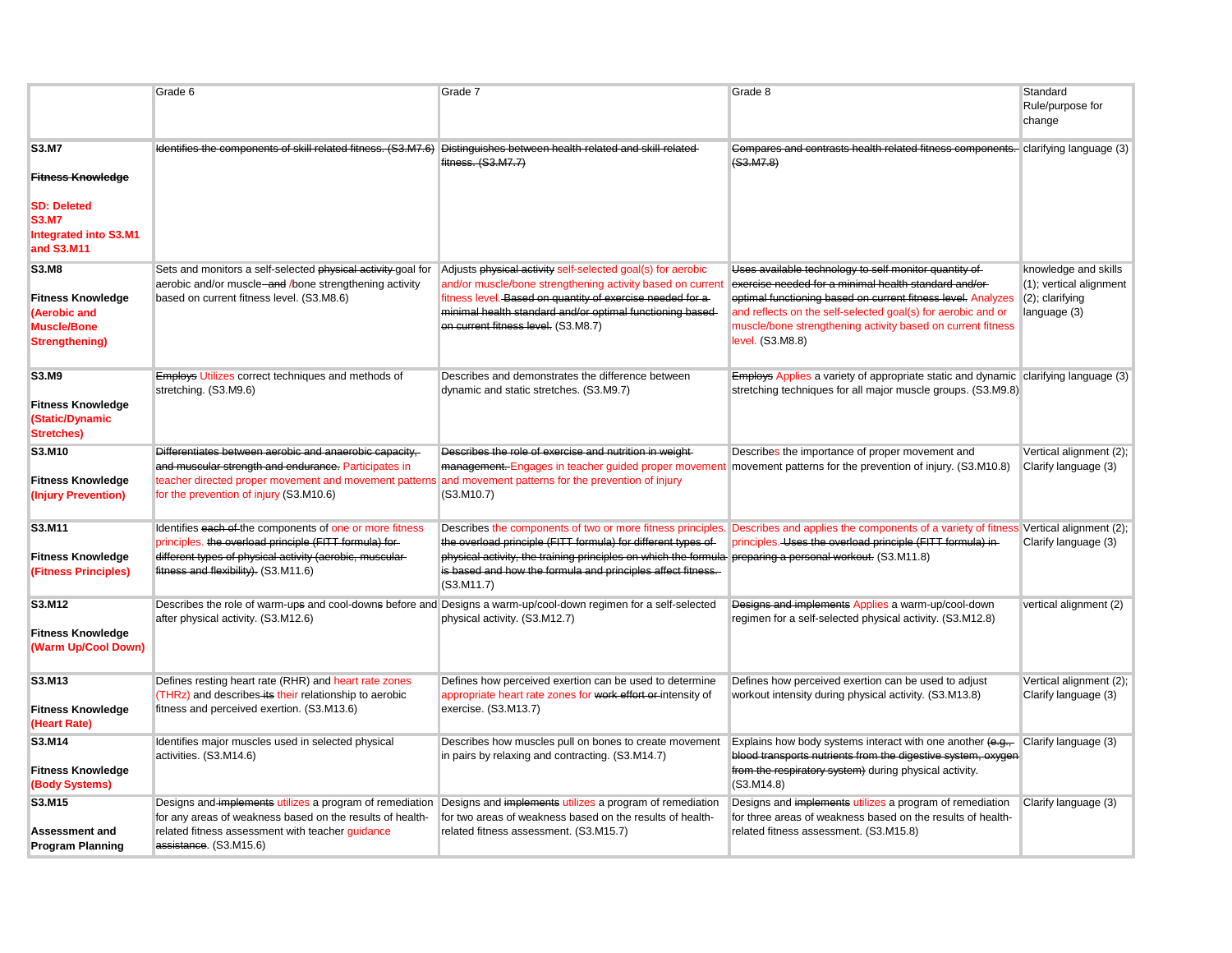|                                                                                                           | Grade 6                                                                                                                                                                                                    | Grade 7                                                                                                                                                               | Grade 8                                                                                                                                                                                                       | Standard<br>Rule/purpose for<br>change |
|-----------------------------------------------------------------------------------------------------------|------------------------------------------------------------------------------------------------------------------------------------------------------------------------------------------------------------|-----------------------------------------------------------------------------------------------------------------------------------------------------------------------|---------------------------------------------------------------------------------------------------------------------------------------------------------------------------------------------------------------|----------------------------------------|
| S3.M16<br><b>Assessment and</b><br><b>Program Planning</b><br>(Physical<br><b>Activity/Nutrition Log)</b> | Maintains a physical activity log for at least two weeks and<br>reflects on activity levels as documented in the log.<br>(S3.M16.6)                                                                        | Maintains a physical activity and nutrition log for at least two<br>weeks and reflects on activity levels and nutrition as<br>documented in the log. (S3.M16.7)       | Designs and implements a program to improve levels of<br>health-related fitness and nutrition-Analyzes a personal<br>physical activity and nutrition log and designs a program for<br>improvement. (S3.M16.8) | clarifying language (3)                |
| S3.M17                                                                                                    | Identifies foods within each of the basic food groups and-                                                                                                                                                 | Develops strategies to balance healthy food, snacks and                                                                                                               | Describes the relationship between poor nutrition and health vertical alignment (2);                                                                                                                          |                                        |
| <b>Nutrition/Hydration</b>                                                                                | selects appropriate servings and portions for their his/her-<br>age and physical activity levels. (S3.M17.6)<br>Identifies the importance of nutrition and hydration for-<br>physical activity. (S3.M17.6) | water intake, along with daily physical activity. (S3.M17.7)<br>Develops strategies to balance nutrition and water intake to<br>improve physical activity. (S3.M17.7) | risk factors. (S3.M17.8)<br>Describes the relationship between poor nutrition and/or-<br>hydration related to personal fitness. (S3.M17.8)                                                                    | clarifying language (3)                |
| S3.M18                                                                                                    | <b>Identifies Describes how participating in physical activity</b>                                                                                                                                         | <b>Practices Identifies strategies for dealing with stress</b>                                                                                                        | Demonstrates self selected strategies for stress                                                                                                                                                              | vertical alignment (2);                |
| <b>Stress Management</b>                                                                                  | impacts stress management, positive and negative results-<br>of stress and appropriate ways of dealing with each.<br>(S3.M18.6)                                                                            | anagement through physical activity - such as deep-<br>breathing, guided visualization and aerobic exercise.<br>(S3.M18.7)                                            | management utilizing physical activity. basic movements-<br>used in other stress-reducing activities such as yoga and<br><b>Tai Chi.</b> (S3.M18.8)                                                           | clarifying language (3)                |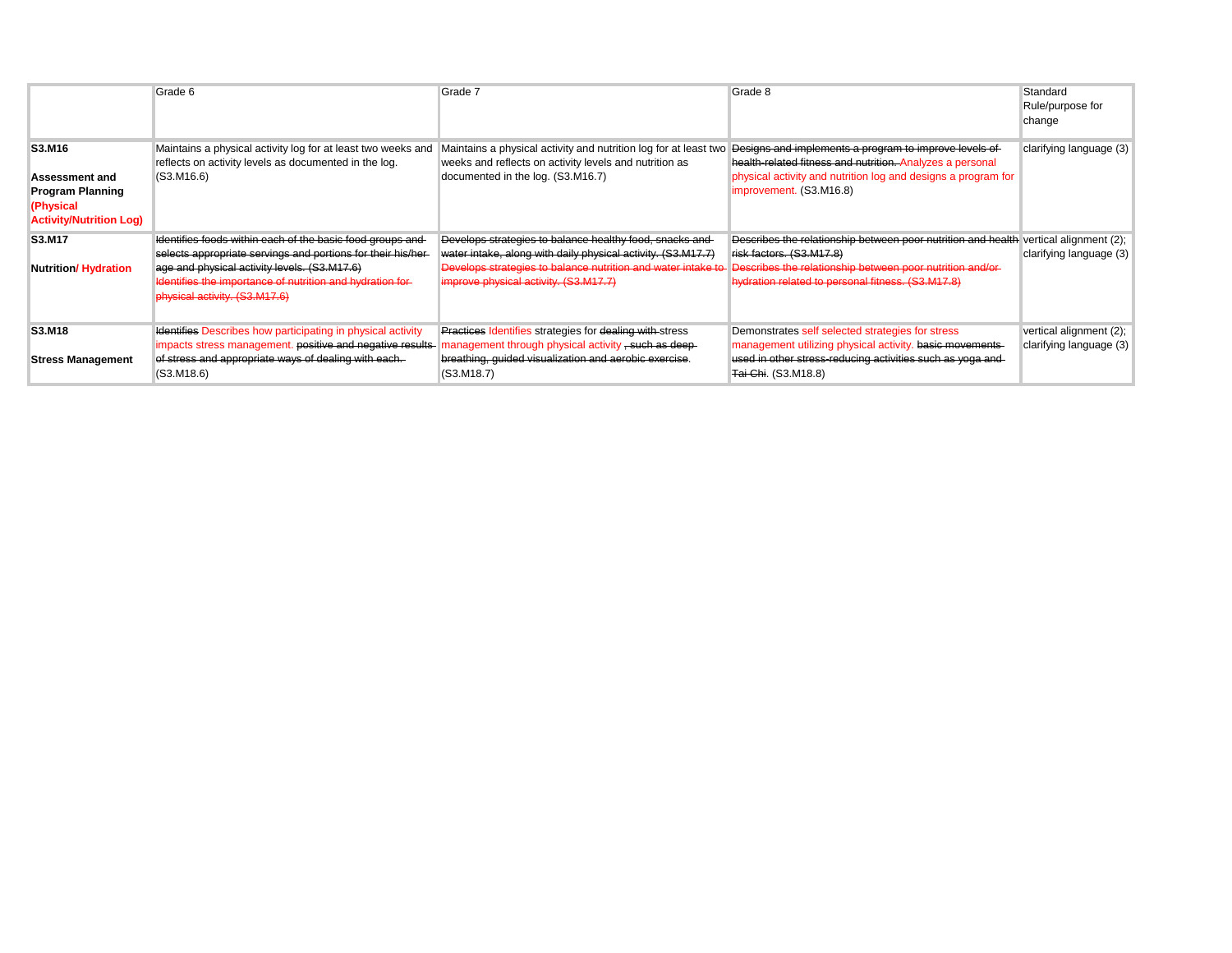|                                                                                 | Grade 6                                                                                                                                                                                                                                                                                                                                                | Grade 7                                                                                                                                                                                                                                                          | Grade 8                                                                                                                                                                                                                                                                                  | Standard<br>Rule/purpose for<br>change                |
|---------------------------------------------------------------------------------|--------------------------------------------------------------------------------------------------------------------------------------------------------------------------------------------------------------------------------------------------------------------------------------------------------------------------------------------------------|------------------------------------------------------------------------------------------------------------------------------------------------------------------------------------------------------------------------------------------------------------------|------------------------------------------------------------------------------------------------------------------------------------------------------------------------------------------------------------------------------------------------------------------------------------------|-------------------------------------------------------|
|                                                                                 |                                                                                                                                                                                                                                                                                                                                                        | Standard 4: The physically literate individual exhibits responsible personal, and social, and emotional behavior that respects self, others, and environment.                                                                                                    |                                                                                                                                                                                                                                                                                          |                                                       |
| <b>S4.M1</b><br>Personal<br><b>Responsibility (Self-</b><br><b>Management</b> ) | Exhibits responsibility by using appropriate etiquette,<br>demonstrating respect for facilities and exhibiting safe<br>behaviors. (S4.M1.6)                                                                                                                                                                                                            | Exhibits responsible social behaviors by cooperating with<br>classmates, demonstrating inclusive behaviors and<br>supporting classmates. (S4.M1.7)                                                                                                               | Accepts responsibility for improving one's own levels of<br>physical activity and fitness while supporting the efforts of<br>others. (S4.M1.8)                                                                                                                                           | clarifying language (3)                               |
| <b>S4.M2</b><br>Personal<br><b>Responsibility (Self-</b><br><b>Awareness</b> )  | Identifies and uses appropriate strategies to self-reinforce<br>positive fitness behaviors, such as positive self-talk.<br>(S4.M2.6)                                                                                                                                                                                                                   | Demonstrates both intrinsic and extrinsic motivation by<br>selecting opportunities to participate in physical activity in<br>and outside of class. (S4.M2.7)                                                                                                     | Uses effective self-monitoring skills to incorporate<br>opportunities for physical activity in and outside of school.<br>(S4.M2.8)                                                                                                                                                       | clarifying language (3)                               |
| <b>S4.M3</b><br><b>Providing and</b><br><b>Accepting Feedback</b>               | Demonstrates self-responsibility by implementing teacher-<br>generated specific corrective feedback to improve<br>performance. (S4.M3.6)                                                                                                                                                                                                               | Utilizes teacher-generated guidelines to provide corrective<br>feedback to self or peer(s). Provides corrective feedback to-<br>a peer, using teacher-generated guidelines, and-<br>incorporating appropriate tone and other communication-<br>skills. (S4.M3.7) | Provides and accepts encouragement positive and<br>appropriate feedback to and from peers without prompting-<br>from the teacher. (S4.M3.8)                                                                                                                                              | clarifying language<br>(3); vertical alignment<br>(2) |
| <b>S4.M4</b><br><b>Working With Others</b><br>(Conflict Resolution)             | Accepts differences diversity among classmates to resolve Demonstrates cooperation skills by establishing rules and<br>conflict utilizing teacher direction. in physical development, quidelines for resolving conflicts with teacher guidance.<br>maturation and varying skill levels by providing-<br>encouragement and positive feedback. (S4.M4.6) | (S4.M4.7)                                                                                                                                                                                                                                                        | Responds appropriately to classmate's participants' ethical-<br>and unethical behavior during physical activity by using-<br>utilizing rules and guidelines for resolving conflicts.<br>(S4.M4.8)                                                                                        | vertical alignment (2);<br>clarifying language (3)    |
| <b>S4.M5</b><br><b>Working With Others</b><br>(Relationship Skills)             | Cooperates with a small group of classmates during a<br>variety of adventure activities, game play or team-building-<br>activities. (S4.M5.6)                                                                                                                                                                                                          | Problem-solves with a small group of classmates during a<br>variety of activities adventure activities, small-group-<br>initiatives or game play. (S4.M5.7)                                                                                                      | Cooperates and shares leadership roles distributes-<br>leadership responsibilities with multiple classmates on<br>problem-solving initiatives in a variety of activities. including clarifying language (3)<br>adventure activities, large-group initiatives and game play.<br>(S4.M5.8) | variety of choices (1);<br>vertical alignment (2);    |
| <b>S4.M6</b><br>Rules, and Etiquette,<br>and Sportsmanship                      | Identifies and demonstrates the rules and etiquette for a<br>variety of activities physical activities/games. (S4.M6.6a)                                                                                                                                                                                                                               | Demonstrates knowledge of rules and etiquette by self-<br>officiating a modified physical variety of activities/games or-<br>following parameters to create or modify a dance.<br>(S4.M6.7a)                                                                     | Applies rules and etiquette by acting as an official for a<br>variety of activities modified physical activities/games and/or clarifying language (3)<br>creating dance routines within a given set of parameters.<br>(S4.M6.8a)                                                         | vertical alignment (2);                               |
|                                                                                 | Exhibits teacher directed the fundamentals of good<br>sportsmanship. (S4.M6.6b)                                                                                                                                                                                                                                                                        | Exhibits teacher quided the fundamentals of good<br>sportsmanship. (S4.M6.7b)                                                                                                                                                                                    | Exhibits and encourages the fundamentals of good<br>sportsmanship. (S4.M6.8b)                                                                                                                                                                                                            |                                                       |
| <b>S4.M7</b><br><b>Safety</b>                                                   | Uses physical activity and fitness equipment appropriately<br>and safely, with minimal teacher's quidance. (S1.M7.6)                                                                                                                                                                                                                                   | Independently uses physical activity and exercise fitness<br>equipment appropriately and safely. (S1.M7.7)                                                                                                                                                       | Independently uses physical activity and fitness equipment<br>appropriately, and identifies advocates for specific safety<br>concerns associated with the activity. (S1.M7.8)                                                                                                            | clarifying language (3)                               |